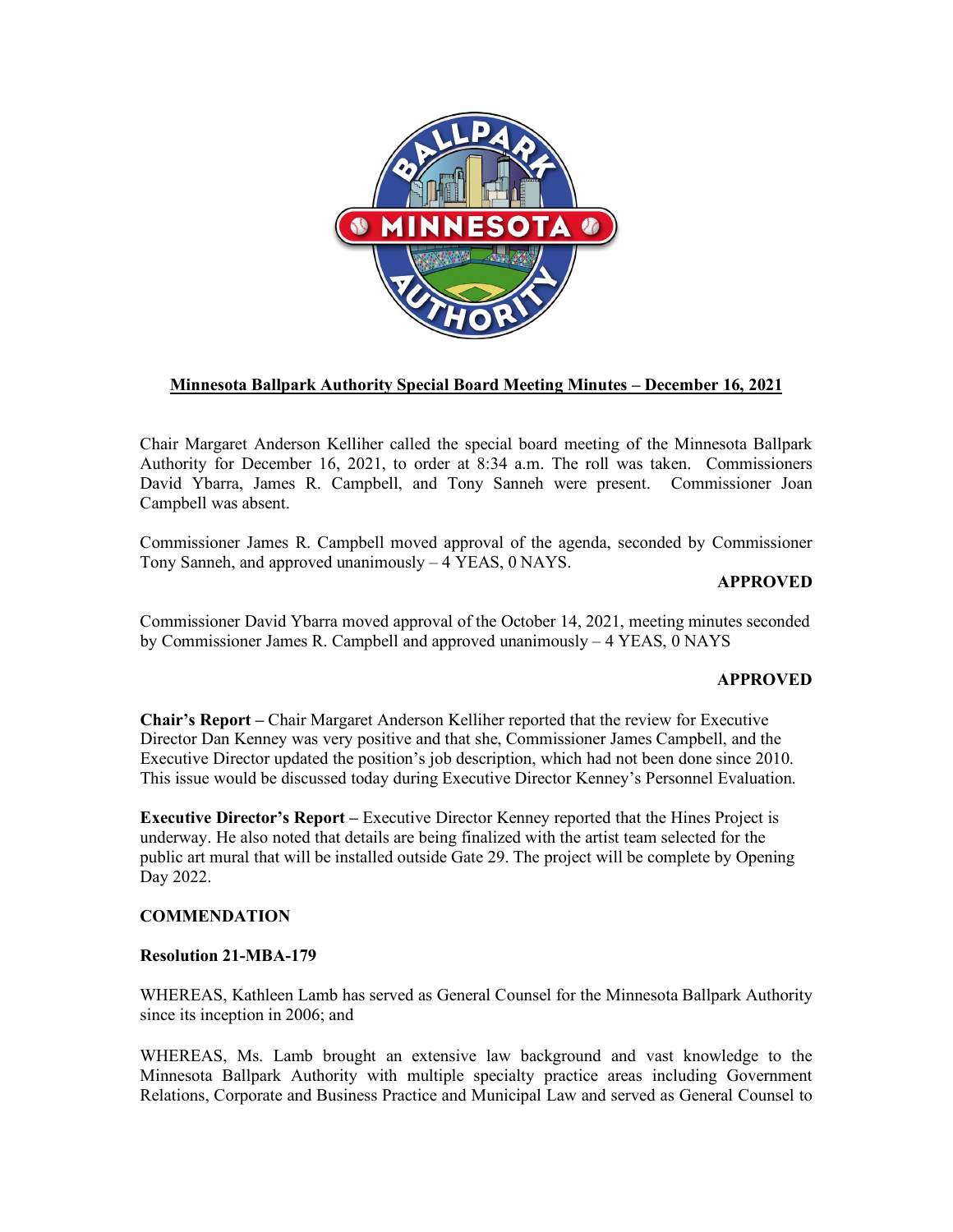the Metropolitan Sports Facilities Commission, the public entity that operated the Metrodome; and

WHEREAS, during the construction of Target Field, Ms. Lamb participated in negotiations with multiple parties and helped reach consensus in a timely manner on the Ballpark Grant Agreement, the Development Agreement, and the 30-year Lease and Use Agreements with the Minnesota Twins, to support the start of construction in May of 2007; and

WHEREAS, along with Ms. Lamb's expert Counsel, the Minnesota Ballpark Authority, in partnership with the Minnesota Twins, Hennepin County, Mortenson Construction and Populous/HGA Architects completed Target Field on budget and two months ahead of schedule, achieving LEED Silver Certification, opening to rave reviews including being named the  $#1$ Sports Stadium Experience in North America in 2010 by *ESPN The Magazine* and the Best Ballpark of 2010 by *Ballpark Digest*; and

WHEREAS, Ms. Lamb also represented the City of St Paul in negotiations to develop the award winning CHS Field in Lowertown, home to the St Paul Saints, the Minnesota Twins top minor league affiliate; and

WHEREAS, in her years of work during the design, construction, and operation of Target Field, Ms. Lamb was diligent in protecting the public interest in the project, in her preparation, and always accessible and responsive in suggesting practical solutions for the Authority;

NOW THEREFORE BE IT RESOLVED, that the Minnesota Ballpark Authority hereby expresses its sincere appreciation to Ms. Lamb for her dedicated service as General Counsel for the Minnesota Ballpark Authority from 2006 through 2021; and

BE IT FURTHER RESOLVED, that the MBA Board gratefully acknowledges Ms. Lamb's valuable contributions to the MBA organization; and

BE IT FURTHER RESOLVED, that Ms. Lamb's contributions, commitment to the organization and friendship will be greatly missed by the MBA Board and staff.

#### **APPROVED**

## **ACTION ITEMS**

## **Resolution 21-MBA-180**

**Purpose:** 

To elect officers to the Minnesota Ballpark Authority Board.

## **Background:**

The MBA Chair is appointed by the Hennepin County Board pursuant to the ballpark legislation. The MBA by-laws provide that in addition to the Chair, there will be a Vice-Chair, Secretary and Treasurer elected from the Authority's membership at the organizational meeting of the Authority and thereafter shall be elected annually at the first regular meeting of each year by a majority vote of the Authority members.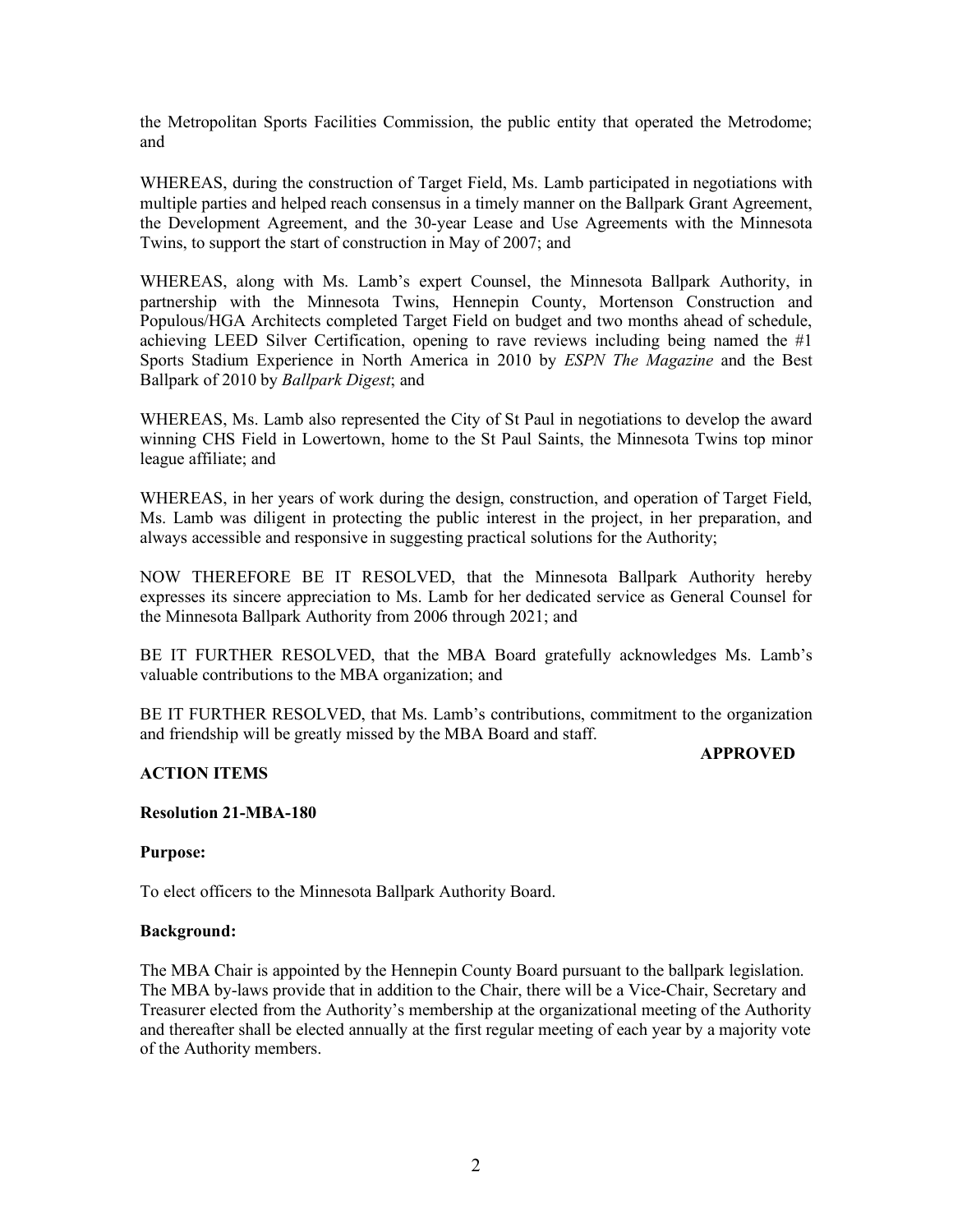#### **Action Requested:**

**BE IT RESOLVED** that the following MBA Commissioners will serve in the subsequent officer positions: James R. Campbell, Vice-Chair, Tony Sanneh, Secretary and David Ybarra, Treasurer.

### **APPROVED**

### **Resolution 21-MBA-181**

### **Purpose:**

To approve the selection of Daktronics for the Video Display Project; to authorize the expenditure of funds from the Ballpark Capital Reserve Fund; to authorize MBA staff to finalize the scope, design, and cost details with the Minnesota Twins; to authorize the Chair and Executive Director to negotiate and enter into any necessary agreements to achieve these improvements, and to provide for the expenditure of funds; and to amend the 2021 Special Revenue Fund budget.

### **Background:**

At the July 2021 MBA meeting, the Board considered and approved Resolution 21-MBA-173 to authorize the expenditure of \$7.6 million from the Ballpark Capital Reserve Fund to replace the existing control room equipment, as the first phase of the scoreboard replacement project.

The second phase of the project will replace all the video displays at Target Field. As outlined at the July meeting, the team has committed to funding 50% of the total project costs for the new control room and the video displays.

MBA staff has been meeting with the team, Mortenson, HGA, and other consultants to develop the scope, schedule, and budget for the new video displays and other related projects that are a part of Phase 2. After extensive negotiations with three potential vendors, the project team recommends awarding the Video Display Project to Daktronics.

As outlined in the attached team correspondence, Daktronics offers outstanding resolution capabilities, domestic production (boards will be built in Redwood Falls, MN), superior warranty and service guaranty.

In July the team provided preliminary estimate costs for Phase 2. At that time, if all additions and alterations were accepted, the cost for the new video displays would be just over \$25 million. The proposed budget for Phase 2 is now approximately \$21.9 million, with several significant upgrades to the ballpark's existing displays.

MBA staff recommends approval of Daktronics for Phase 2 and the commitment of up to \$7.15 million from the Ballpark Capital Reserve Fund.

#### **Action Requested:**

**BE IT RESOLVED** that the Minnesota Ballpark Authority approves the selection of Daktronics for the Video Display Project; and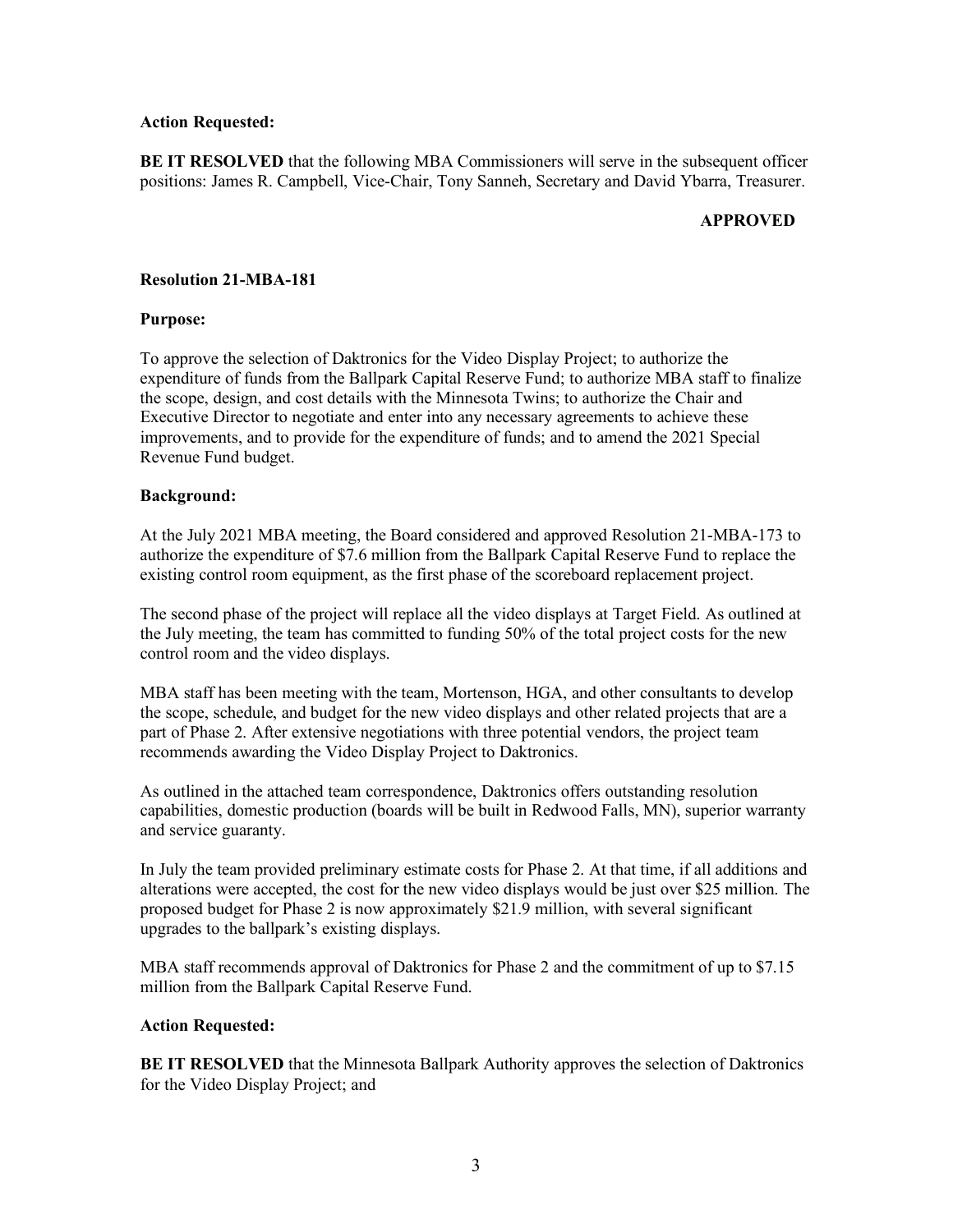**BE IT FURTHER RESOLVED** that the Minnesota Ballpark Authority authorizes the expenditure of funds from the Ballpark Capital Reserve Fund in an amount not-to-exceed \$7.15 million for the replacement of the ballpark video displays and related projects; and

**BE IT FURTHER RESOLVED** that staff is authorized to finalize the scope, design, and cost details for the video displays and related projects with the Minnesota Twins, and the Chair and Executive Director are authorized to negotiate and enter into any necessary agreements to achieve these improvements; and

**BE IT FURTHER RESOLVED** that the Minnesota Ballpark Authority authorizes amending the 2022 Special Revenue Budget: and

**BE IT FURTHER RESOLVED** that the Minnesota Ballpark Authority approves a supplemental appropriation of \$7,150,000 to the 2022 Capital Reserve Budget, funded by a transfer from the Capital Reserve Fund balance for the replacement of the ballpark video displays and related projects: and

**BE IT FURTHER RESOLVED** that the Executive Director be authorized to transfer and disburse funds as directed.

### **APPROVED**

## **DISCUSSION ITEMS**

**Target Field Operations Update** – **Matt Hoy, Senior VP, Operations, Minnesota Twins**. Mr. Hoy gave an update on the NHL Winter Classic to be held at Target Field on January 1, 2022. The Twins opened up areas of the building over the last few weeks in preparation for the event and the NHL will take over the building on Friday, December 18 to prepare for the game. This is a sold out event beginning with a Fan Fest in the afternoon to be held outdoors and on the main level of Target Center and the game is at 6:00 p.m. The Control Room renovation will begin after teardown is completed. The replacement of the playing field and the batter's eye junipers will take place closer to spring. The replacement of the scoreboard and video boards will begin after the 2022 season to be finished by Opening Day 2023.

**Financial Report – Brenda Juneau, MBA Finance Coordinator.** Ms. Juneau gave a financial report for the period ending November 30, 2021. In the General Fund, the Operating Grant request sent to Hennepin County was for \$620,000, which is \$50,000 under the adopted 2021 budget. In the Capital Projects Fund, the owner controlled insurance program (OCIP) was closed out leaving a balance of \$280,562. The Minnesota Ballpark Authority kept its remaining \$40,000 contribution, and the remaining team balance was sent back to the Twins per the agreement.

## **Summary of Conclusions of Performance Evaluation**

## **Resolution 21-MBA-182**

## **Purpose:**

To authorize the Chair to execute an amendment to the employment agreement with the Executive Director of the Authority.